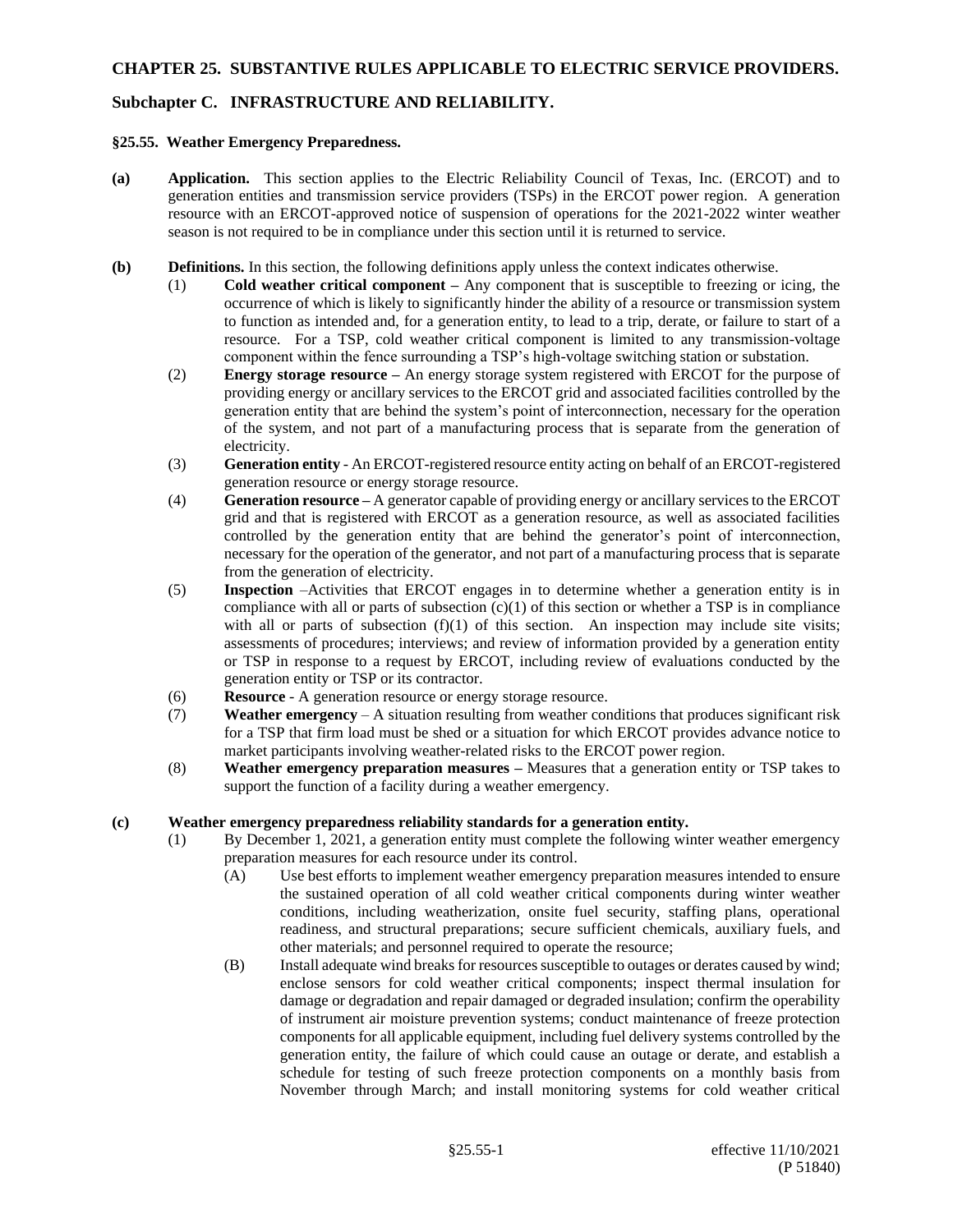## **Subchapter C. INFRASTRUCTURE AND RELIABILITY.**

components, including circuitry providing freeze protection or preventing instrument air moisture;

- (C) Use best efforts to address cold weather critical component failures that occurred because of winter weather conditions in the period between November 30, 2020, and March 1, 2021;
- (D) Provide training on winter weather preparations and operations to relevant operational personnel; and
- (E) Determine minimum design temperature or minimum experienced operating temperature, and other operating limitations based on temperature, precipitation, humidity, wind speed, and wind direction.
- (2) By December 1, 2021, a generation entity must submit to the commission and ERCOT, on a form prescribed by ERCOT and developed in consultation with commission staff, a winter weather readiness report that:
	- (A) Describes all activities engaged in by the generation entity to complete the requirements of paragraph (1) of this subsection, including any assertions of good cause for noncompliance submitted under paragraph (6) of this subsection; and
	- (B) Includes a notarized attestation sworn to by the generation entity's highest-ranking representative, official, or officer with binding authority over the generation entity attesting to the completion of all activities described in paragraph (1) of this subsection, subject to any notice of or request for good cause exception submitted under paragraph (6) of this subsection, and to the accuracy and veracity of the information described in subparagraph (A) of this paragraph.
- (3) No later than December 10, 2021, ERCOT must file with the commission comprehensive checklist forms based on the requirements of paragraph (1) of this subsection that include checking systems and subsystems containing cold weather critical components. ERCOT must use a generation entity's winter weather readiness report submitted under paragraph (2) of this subsection to adapt the checklist to the inspections of the generation entity's resources.
- (4) No later than December 10, 2021, ERCOT must file with the commission a compliance report that addresses whether each generation entity has submitted the winter weather readiness report required by paragraph (2) of this subsection for each resource under the generation entity's control and whether the generation entity submitted an assertion of good cause for noncompliance under paragraph (6) of this subsection.
- (5) A generation entity that timely submits to ERCOT the winter weather readiness report required by paragraph (2) of this subsection is exempt, for the 2021 calendar year, from the requirement in Section 3.21(3) of the ERCOT Protocols that requires a generation entity to submit the Declaration of Completion of Generation Resource Winter Weatherization Preparations no earlier than November 1 and no later than December 1 of each year.
- (6) Good cause exception. A generation entity may submit by December 1, 2021 a notice to the commission asserting good cause for noncompliance with specific requirements listed in paragraph (1) of this subsection. The notice must be submitted as part of the generation entity's winter readiness report under paragraph (2) of this subsection.
	- (A) A generation entity's notice must include:
		- (i) A succinct explanation and supporting documentation of the generation entity's inability to comply with a specific requirement of paragraph (1) of this subsection;
		- (ii) A succinct description and supporting documentation of the generation entity's efforts that have been made to comply with the paragraph (1) of this subsection;
		- (iii) A plan, with supporting documentation, to comply with each specific requirement of paragraph (1) of this subsection for which good cause is being asserted, unless good cause exists not to comply with the requirement on a permanent basis. A plan under this subparagraph must include a proposed compliance deadline for each requirement of paragraph (1) of this subsection for which the good cause for noncompliance is being asserted and proposed filing deadlines for the generation entity to provide the commission with updates on its compliance status.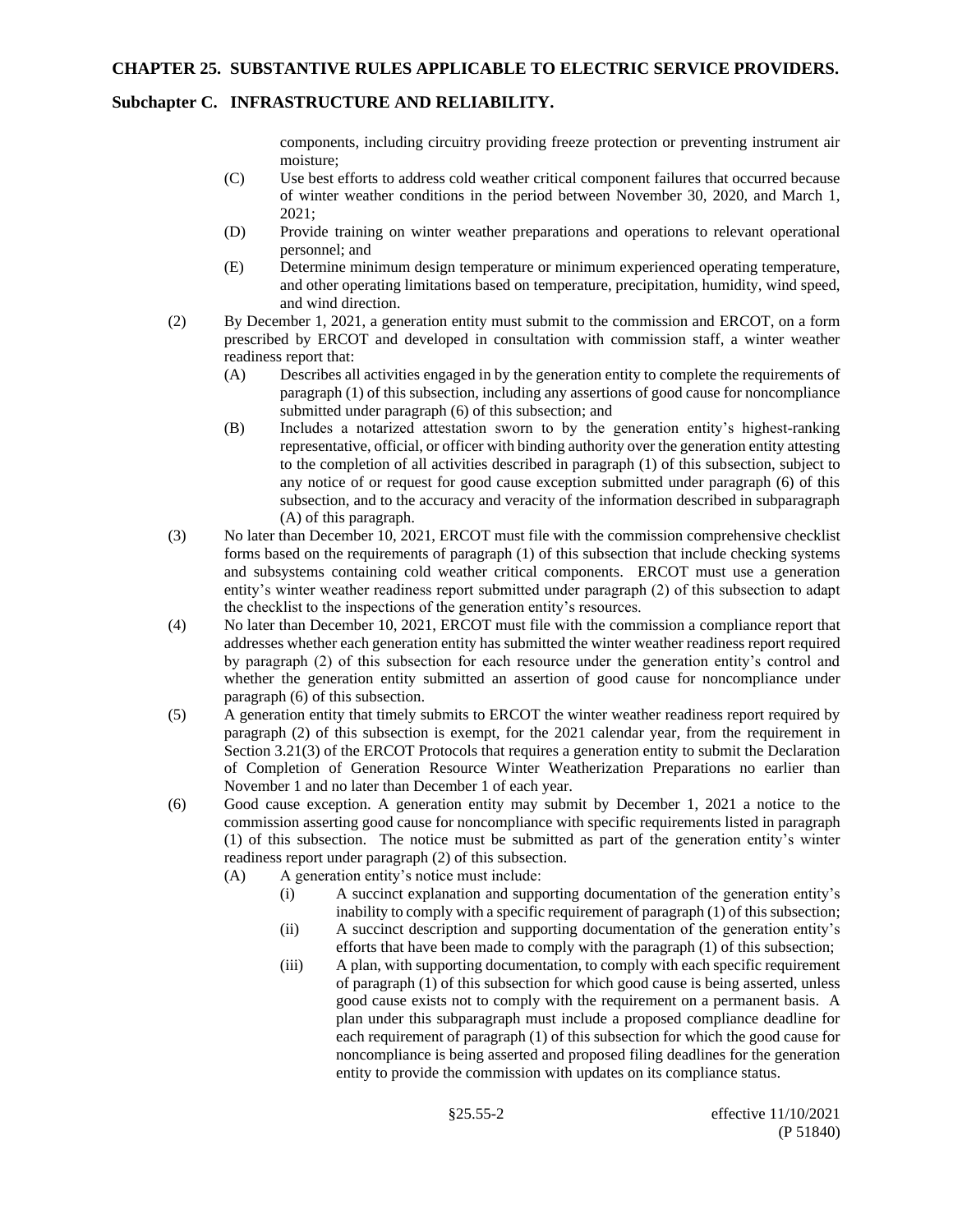# **Subchapter C. INFRASTRUCTURE AND RELIABILITY.**

- (B) Commission staff will work with ERCOT to expeditiously review notices asserting good cause for noncompliance. Commission staff may notify a generation entity that it disagrees with the generation entity's assertion of good cause and will file the notification in the project in which the winter weather readiness reports are filed. In addition, ERCOT may evaluate the generation entity's assertion of good cause as part of an inspection of the generation entity's resources.
- (C) To preserve a good cause exception, a generation entity must submit to the commission a request for approval of a good cause exception within seven days of receipt of commission staff's notice of disagreement with the generation entity's assertion.
- (D) The commission may order a generation entity to submit a request for approval of good cause exception.
- (E) A request for approval of good cause exception must contain the following:
	- (i) A detailed explanation and supporting documentation of the inability of the generation entity to comply with a specific requirement of paragraph (1) of this subsection;
	- (ii) A detailed description and supporting documentation of the efforts that have been made to comply with paragraph (1) of this subsection;
	- (iii) A plan, with supporting documentation, to comply with each specific requirement of paragraph (1) of this subsection for which the good cause exception is being requested, unless the generation entity is seeking a permanent exception to the requirement. A plan under this subparagraph must include a proposed compliance deadline for each requirement of paragraph (1) of this subsection for which the good cause exception is being requested and proposed filing deadlines for the generation entity to provide the commission with updates on its compliance status.
	- (iv) Proof that notice of the request has been provided to ERCOT; and
	- (v) A notarized attestation sworn to by the generation entity's highest-ranking representative, official, or officer with binding authority over the generation entity attesting to the accuracy and veracity of the information in the request.
- (F) ERCOT is a required party in a proceeding initiated under subparagraph (E) of this paragraph. ERCOT must make a recommendation to the commission on the request by the deadline set forth by the presiding officer in the proceeding.

### **(d) ERCOT inspection of generation resources.**

- (1) ERCOT-conducted inspections. ERCOT must conduct inspections of resources for the 2021–2022 winter weather season and must prioritize its inspection schedule based on risk level. ERCOT may prioritize inspections based on factors such as whether a generation resource is critical for electric grid reliability; has experienced a forced outage, forced derate, or failure to start related to weather emergency conditions; or has other vulnerabilities related to weather emergency conditions. ERCOT must determine, in consultation with commission staff, the number, extent, and content of inspections and may conduct inspections using both employees and contractors.
	- (A) ERCOT must provide each generation entity at least 48 hours' notice of an inspection unless otherwise agreed by the generation entity and ERCOT. Upon provision of the required notice, a generation entity must grant access to its facility to ERCOT and commission personnel, including an employee of a contractor designated by ERCOT or the commission to conduct, oversee, or observe the inspection.
	- (B) During the inspection, a generation entity must provide ERCOT and commission personnel access to any part of the facility upon request and must make the generation entity's staff available to answer questions. A generation entity may escort ERCOT and commission personnel at all times during an inspection. During the inspection, ERCOT or commission personnel may take photographs and video recordings of any part of the facility and may conduct interviews of facility personnel designated by the generation entity.
- (2) ERCOT inspection report.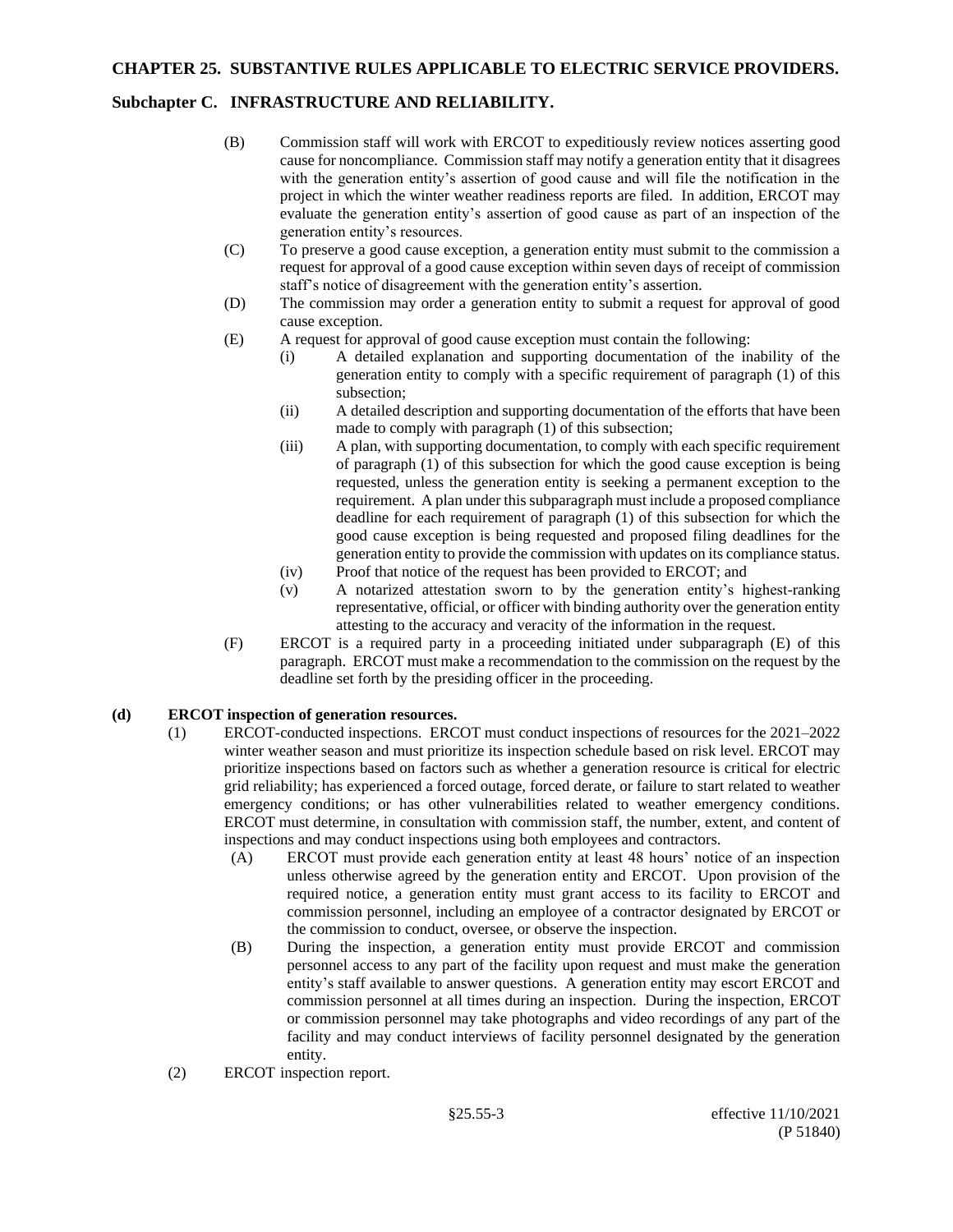## **Subchapter C. INFRASTRUCTURE AND RELIABILITY.**

- (A) ERCOT must provide a report on its inspection of a resource tothe generation entity. The inspection report must address whether the generation entity has complied with the requirements in subsection  $(c)(1)$  of this section.
- $(B)$  If the generation entity has not complied with a requirement in subsection  $(c)(1)$  of this section, ERCOT must provide the generation entity a reasonable period to cure the identified deficiencies.
	- (i) The cure period determined by ERCOT must consider what weather emergency preparation measures the generation entity may be reasonably expected to have taken before ERCOT's inspection, the reliability risk of the resource's noncompliance, and the complexity of the measures needed to cure the deficiency.
	- (ii) The generation entity may request ERCOT determine a different amount of time to remedy the deficiencies. The request must be accompanied by documentation that supports the request for a different amount of time.
	- (iii) ERCOT, in consultation with commission staff, will determine the final cure period after considering a request for a different amount of time.
- (C) ERCOT must report to commission staff any generation entity that does not remedy the deficiencies identified under subparagraph (A) of this paragraph within the cure period determined by ERCOT under subparagraph (B)(iii) of this paragraph.
- (D) A generation entity reported by ERCOT to commission staff under subparagraph (C) of this paragraph will be subject to enforcement investigation under §22.246 (relating to Administrative Penalties) of this title.
- **(e) Weather-related failures by a generation entity to provide service.** A generation entity with a resource that experiences repeated or major weather-related forced interruptions of service, such as forced outages, derates, or maintenance-related outages must contract with a qualified professional engineer to assess its weather emergency preparation measures, plans, procedures, and operations. The qualified professional engineer must not be an employee of the generation entity or its affiliate and must not have participated in previous assessments for the resource for at least five years, unless the generation entity can document that no other qualified professional engineers are reasonably available for engagement. The generation entity must submit the qualified professional engineer's assessment to the commission and ERCOT. ERCOT must adopt rules that specify the circumstances for which this requirement applies and specify the scope and contents of the assessment. A generation entity to which this subsection applies may be subject to additional inspections by ERCOT. ERCOT must refer to commission staff for investigation any generation entity that violates this rule.

#### **(f) Weather emergency preparedness reliability standards for a TSP.**

- (1) By December 1, 2021, a TSP must complete the following winter weather preparations for its transmission system and facilities.
	- (A) Use best efforts to implement weather emergency preparation measures intended to ensure the sustained operation of all cold weather critical components during winter weather conditions, including weatherization, staffing plans, operational readiness, and structural preparations; secure sufficient chemicals, auxiliary fuels, and other materials; and personnel required to operate the transmission system and facilities;
	- (B) Confirm the ability of all systems and subsystems containing cold weather critical components required to ensure operation of each of the TSP's substations within the design and operating limitations addressed in subparagraph (G) of this paragraph;
	- (C) Use best efforts to address cold weather critical component failures that occurred because of winter weather conditions in the period between November 30, 2020 and March 1, 2021;
	- (D) Provide training on winter weather preparations and operations to relevant operational personnel;
	- (E) Confirm that the sulfur hexafluoride gas in breakers and metering and other electrical equipment is at the correct pressure and temperature to operate safely during winter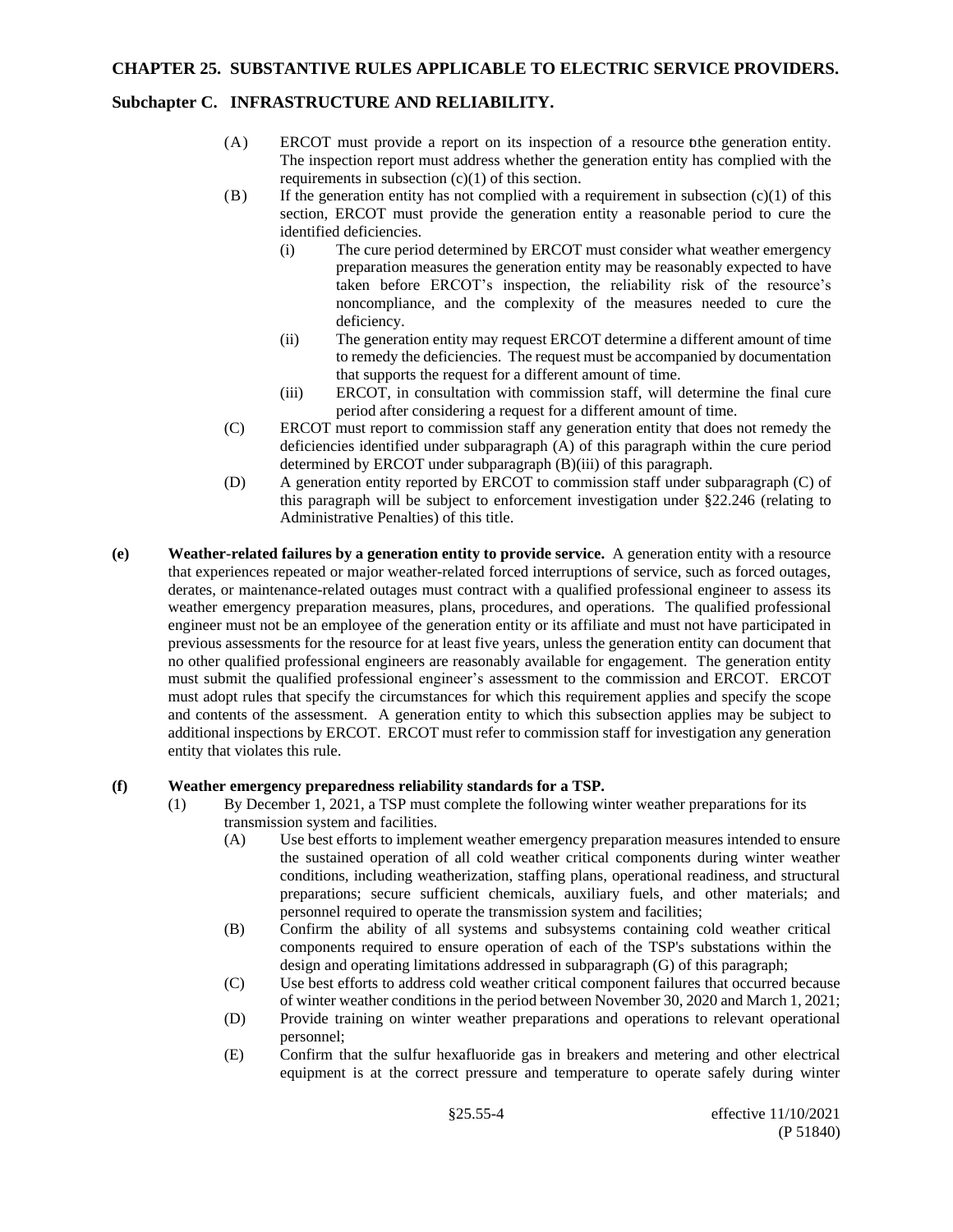### **Subchapter C. INFRASTRUCTURE AND RELIABILITY.**

weather emergencies, and perform annual maintenance that tests sulfur hexafluoride breaker heaters and supporting circuitry to assure that they are functional;

- (F) Confirm the operability of power transformers and auto transformers in winter weather emergencies by:
	- (i) Checking heaters in the control cabinets;
	- (ii) Verifying that main tank oil levels are appropriate for actual oil temperature;
	- (iii) Checking bushing oil levels; and
	- (iv) Checking the nitrogen pressure, if necessary.
- (G) Determine minimum design temperature or minimum experienced operating temperature, and other operating limitations based on temperature, precipitation, humidity, wind speed, and wind direction for facilities containing cold weather critical components.
- (2) By December 1, 2021, a TSP must submit to the commission and ERCOT, on a form prescribed by ERCOT and developed in consultation with commission staff, a winter weather readiness report that:
	- (A) Describes all activities engaged in by the TSP to complete the requirements of paragraph (1) of this subsection, including any assertions of good cause for noncompliance submitted under paragraph (4) of this subsection; and
	- (B) Includes a notarized attestation sworn to by the TSP's highest-ranking representative, official, or officer with binding authority over the TSP, attesting to the completion of all activities described in paragraph (1) of this subsection, subject to any notice of or request for good cause exception submitted under paragraph (4) of this subsection, and to the accuracy and veracity of the information described in subparagraph (A) of this paragraph.
- (3) No later than December 10, 2021, ERCOT must file with the commission a compliance report that addresses whether each TSP has submitted the winter weather readiness report required by paragraph (2) of this subsection for its transmission system and facilities and whether the TSP submitted an assertion of good cause for noncompliance under paragraph (4) of this subsection.
- (4) Good cause exception. A TSP may submit to the commission by December 1, 2021 a notice asserting good cause for noncompliance with specific requirements listed in paragraph (1) of this subsection. The notice must be submitted as part of the TSP's winter weather readiness report under paragraph (2) of this subsection.
	- (A) A TSP's notice must include:
		- (i) A succinct explanation and supporting documentation of the TSP's inability to comply with a specific requirement of paragraph (1) of this subsection;
		- (ii) A succinct description and supporting documentation of the efforts that have been made to comply with the requirement; and
		- (iii) A plan, with supporting documentation, to comply with each specific requirement of paragraph (1) of this subsection for which good cause is being asserted, unless good cause exists not to comply with the requirement on a permanent basis. A plan under this subparagraph must include a proposed compliance deadline for each requirement of paragraph (1) of this subsection for which good cause for noncompliance is being asserted and proposed filing deadlines for the TSP to provide the commission with updates on the TSP's compliance status.
	- (B) Commission staff will work with ERCOT to expeditiously review notices asserting good cause for noncompliance. Commission staff may notify a TSP that it disagrees with the TSP's assertion of good cause and will file the notification in the project in which the winter weather readiness reports are filed. In addition, ERCOT may evaluate the TSP's assertion of good cause as part of an inspection of the transmission facility.
	- (C) To preserve a good cause exception, a TSP must submit to the commission a request for approval of a good cause exception within seven days of receipt of commission staff's notice of staff's disagreement with the TSP's assertion.
	- (D) The commission may order a TSP to submit a request for approval of good cause exception.
	- (E) A request for approval of good cause exception must contain the following:
		- (i) A detailed explanation and supporting documentation of the inability of the TSP to comply with the specific requirement of paragraph (1) of this subsection;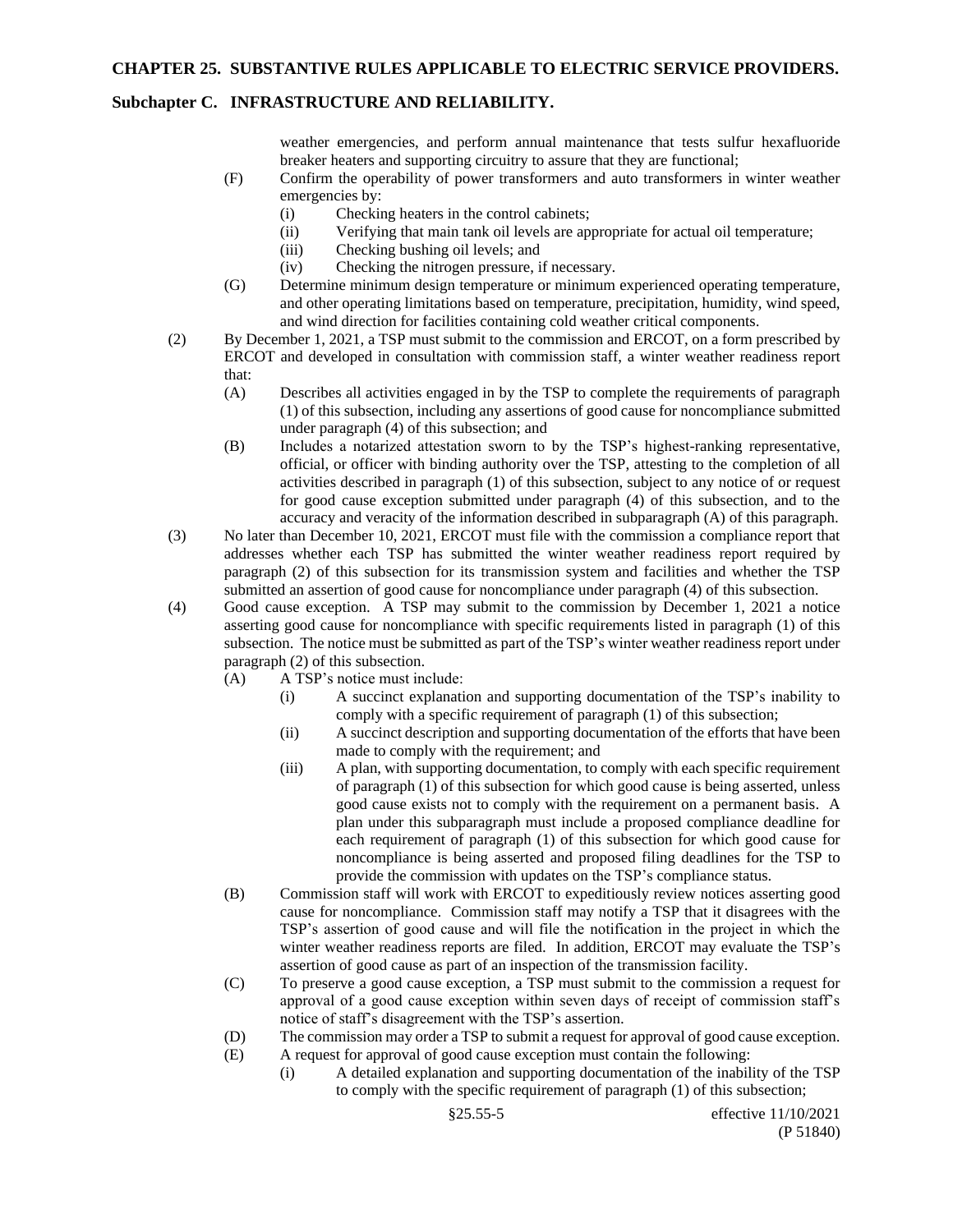# **Subchapter C. INFRASTRUCTURE AND RELIABILITY.**

- (ii) A detailed description and supporting documentation of the efforts that have been made to comply with paragraph (1) of this subsection;
- (iii) A plan, with supporting documentation, to comply with each specific requirement of paragraph (1) of this subsection for which the good cause exception is being requested, unless the TSP is seeking a permanent exception to the requirement. A plan under this subparagraph must include a proposed compliance deadline for each requirement of paragraph (1) of this subsection for which the good cause exception is being requested and proposed filing deadlines for the TSP to provide the commission with updates on its compliance status.
- (iv) Proof that notice of the request has been provided to ERCOT; and
- (v) A notarized attestation sworn to by the TSP's highest-ranking representative, official, or officer with binding authority over the TSP attesting to the accuracy and veracity of the information in the request.
- (F) ERCOT is a required party to the proceeding under subparagraph (E) of this paragraph. ERCOT must make a recommendation to the commission on the request by the deadline set forth by the presiding officer in the proceeding.

#### (g) **ERCOT inspections of transmission systems and facilities.**

- (1) ERCOT-conducted inspections. ERCOT must conduct inspections of transmission facilities within the fence surrounding a TSP's high-voltage switching station or substation for the 2021–2022 winter weather season and must prioritize its inspection schedule based on risk level. ERCOT may prioritize inspections based on factors such as whether atransmission facility is critical for electric grid reliability; has experienced a forced outage or other failure related to weather emergency conditions; or has other vulnerabilities related to weather emergency conditions. ERCOT must determine, in consultation with commission staff, the number, extent, and content of inspections and may conduct inspections using both employees and contractors.
	- (A) ERCOT must provide each TSP at least 48 hours' notice of an inspection unless otherwise agreed by the TSP and ERCOT. Upon provision of the required notice, a TSP must grant access to its facility to ERCOT and commission personnel, including an employee of a contractor designated by ERCOT or the commission to conduct, oversee, or observe the inspection.
	- (B) During the inspection, a TSP must provide ERCOT and commission personnel access to any part of the facility upon request and must make the TSP's staff available to answer questions. A TSP may escort ERCOT and commission personnel at all times during an inspection. During the inspection, ERCOT and commission personnel may take photographs and video recordings of any part of the facility and may conduct interviews of facility personnel designated by the TSP.
- (2) ERCOT inspection report.
	- (A) ERCOT must provide a report on its inspection of a transmission system or facility to the TSP. The inspection report must address whether the TSP has complied with the requirements in subsection  $(f)(1)$  of this section.
	- (B) If the TSP has not complied with a requirement in subsection  $(f)(1)$  of this section, ERCOT must provide the TSP a reasonable period to cure the identified deficiencies.
		- (i) The cure period determined by ERCOT must consider what weather emergency preparation measures the TSP may be reasonably expected to have taken before ERCOT's inspection, the reliability risk of the TSP's noncompliance, and the complexity of the measures needed to cure the deficiency.
		- (ii) The TSP may request ERCOT determine a different amount of time to remedy the deficiencies. The request must be accompanied by documentation that supports the request for a different amount of time.
		- (iii) ERCOT, in consultation with commission staff, will determine the final cure period after considering a request for a different amount of time.